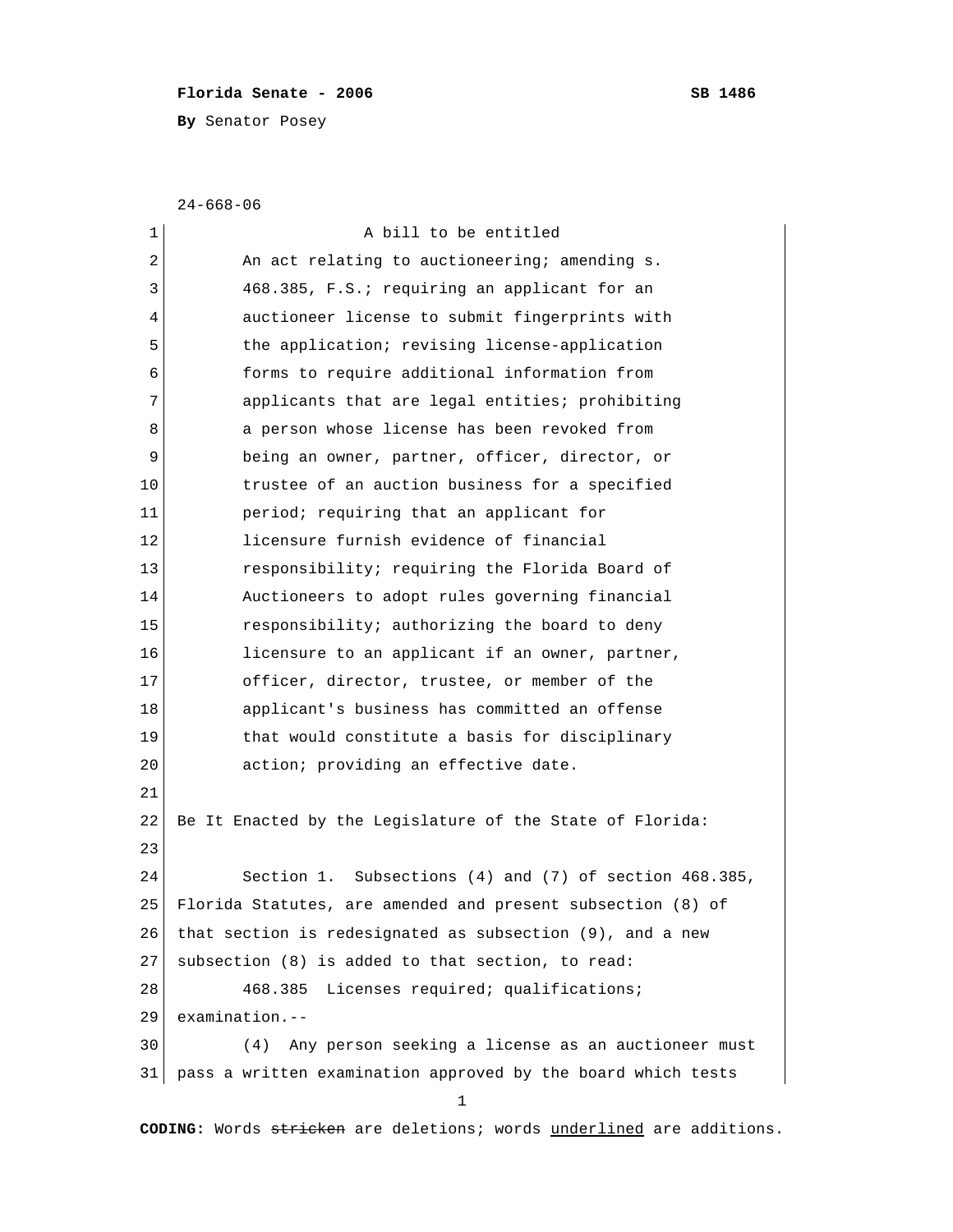| $\mathbf{1}$ | his or her general knowledge of the laws of this state         |
|--------------|----------------------------------------------------------------|
| 2            | relating to provisions of the Uniform Commercial Code which    |
| 3            | that are relevant to auctions, the laws of agency, and the     |
| 4            | provisions of this act. Each applicant must also file a        |
| 5            | complete set of fingerprints taken by an authorized law        |
| 6            | enforcement officer. The department must submit the            |
| 7            | fingerprints to the Department of Law Enforcement for state    |
| 8            | processing and to the Federal Bureau of Investigation for      |
| 9            | federal processing. The cost of processing shall be borne by   |
| 10           | the applicant.                                                 |
| 11           | $(7)(a)$ Any auction that is subject to the provisions         |
| 12           | of this part must be conducted by an auctioneer who has an     |
| 13           | active license or an apprentice who has an active apprentice   |
| 14           | auctioneer license and who has received prior written sponsor  |
| 15           | consent.                                                       |
| 16           | A No business may not shall auction or offer to<br>(b)         |
| 17           | auction any property in this state unless it is licensed as an |
| 18           | auction business by the board or is exempt from licensure      |
| 19           | under this act. Each application for licensure shall include   |
| 20           | the names of the owner and the business, the business mailing  |
| 21           | address and location, and any other information which the      |
| 22           | board may require. The owner of an auction business shall      |
| 23           | report to the board within 30 days of any change in this       |
| 24           | required information.                                          |
| 25           | (8)(a) If an applicant for licensure is a sole                 |
| 26           | proprietorship, the application must identify the owner. If a  |
| 27           | fictitious name is used, the applicant must furnish evidence   |
| 28           | of compliance with fictitious-name provisions.                 |
| 29           | (b) If an applicant is a partnership, corporation,             |
| 30           | business trust, or other legal entity other than a sole        |
| 31           | proprietorship, the application must provide the name of the   |

2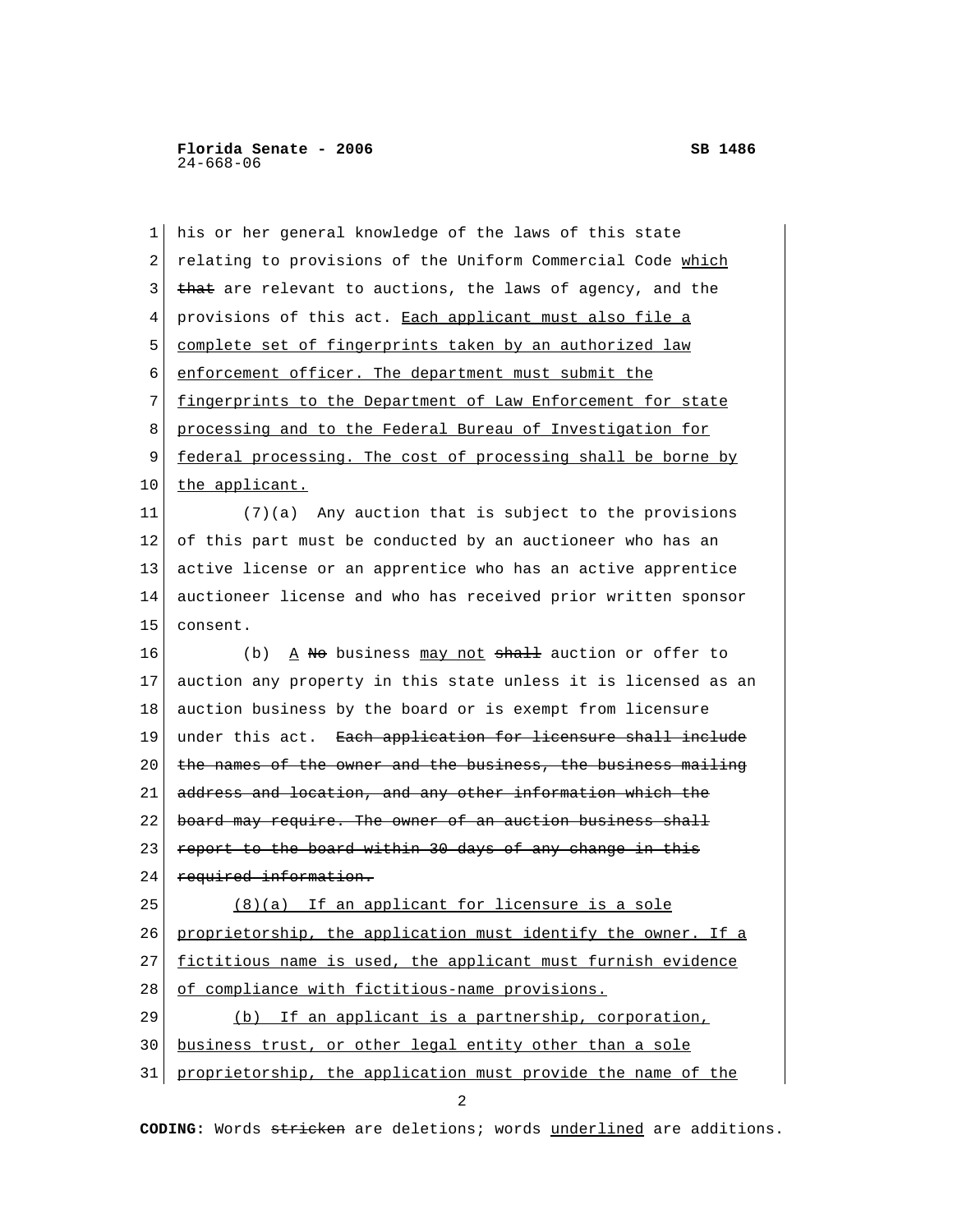| 1          | partnership and its partners; the name of the corporation and  |
|------------|----------------------------------------------------------------|
| $\sqrt{2}$ | its officers, directors, and stockholders who are also         |
| 3          | officers or directors; the name of the business trust and its  |
| 4          | trustees; or the name of any other form of legal entity and    |
| 5          | its members. If a fictitious name is used, the applicant must  |
| 6          | furnish evidence of compliance with fictitious-name            |
| 7          | provisions. If any information that is required to be stated   |
| 8          | on the application changes, the applicant must, within 45 days |
| 9          | after any change, mail the correct information to the          |
| 10         | department.                                                    |
| 11         | (c) Any person licensed pursuant to this part whose            |
| 12         | license has been revoked may not be an owner, partner,         |
| 13         | officer, director, or trustee of an auction business for 5     |
| 14         | years following such revocation. The person is also ineligible |
| 15         | to reapply for licensure for 5 years following such            |
| 16         | revocation.                                                    |
| 17         | (d) An applicant must furnish evidence of financial            |
| 18         | responsibility, credit history, and business reputation in the |
| 19         | auction business. The board shall adopt rules that specify the |
| 20         | financial-responsibility grounds upon which the board may deny |
| 21         | licensure and that define financial responsibility based upon  |
| 22         | the applicant's credit history, ability to be bonded, and any  |
| 23         | history of bankruptcy, insolvency proceedings, or assignment   |
| 24         | of receivers.                                                  |
| 25         | (e) The board may deny licensure to an applicant if            |
| 26         | any owner, partner, officer, director, trustee, or member of   |
| 27         | the applicant has committed an act or offense in any           |
| 28         | jurisdiction which would constitute a basis for disciplinary   |
|            |                                                                |
| 29         | action under s. 468.389.                                       |
| 30         |                                                                |